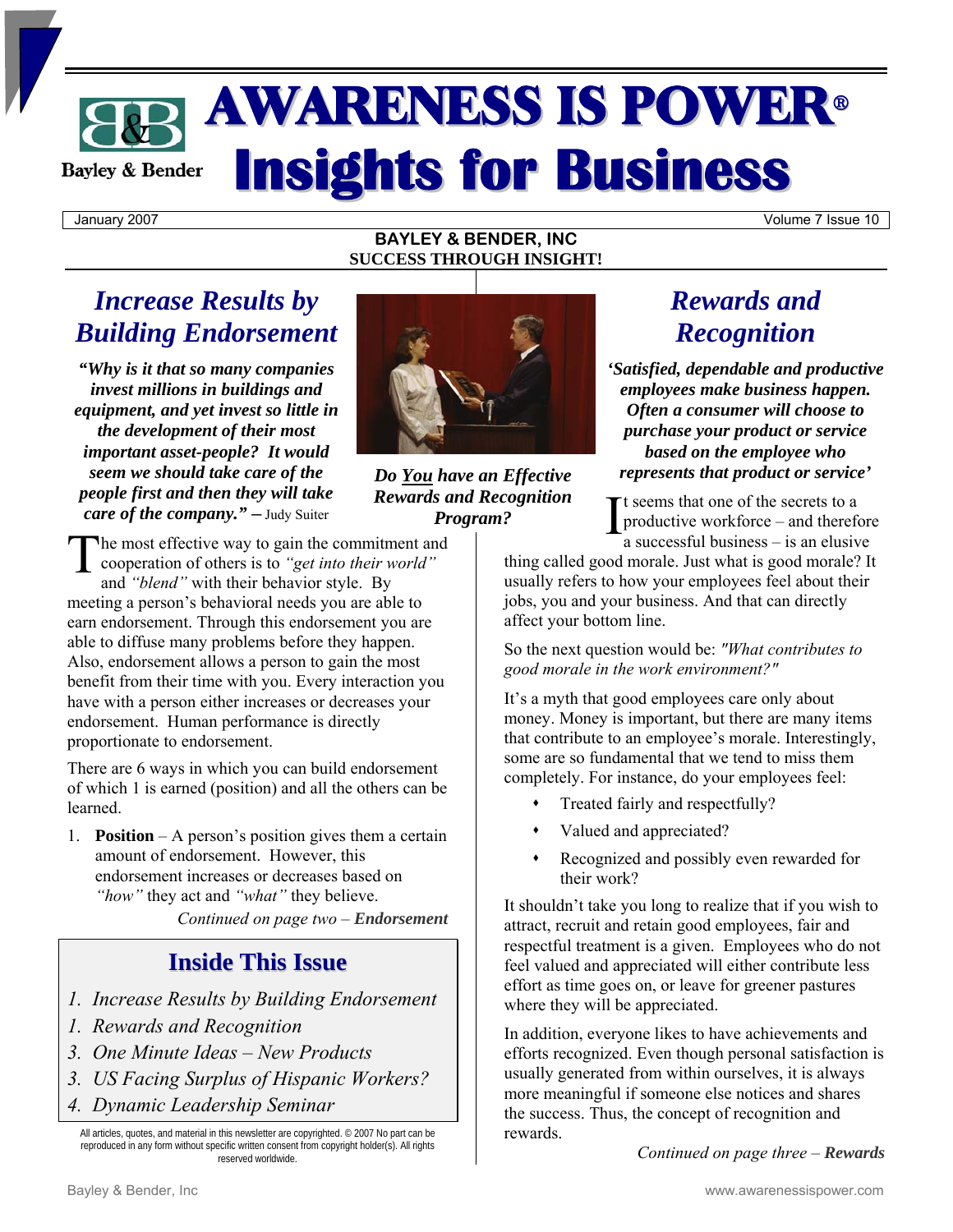#### *Continued from page one – Endorsement*

- 2. **Appearance**  Whether you like it or not, your appearance will dictate whether you are liked or not. People notice the way you dress, your stationery, briefcase, eye contact, handshake, walk, etc. Anything a person sees can positively affect your endorsement.
- 3. **Beliefs** People who do what they say and say what they do will develop greater endorsement than people who are *"wishy-washy"* in their actions. A straight shooter will develop a greater level of endorsement because of his/her reliability and trustworthiness.
- 4. **Competence** (technical, systems, and people relations) – A specialist in a field is seen as the one to listen to in order to solve problems. Also, if you develop good people skills you have a competence that can build your endorsement.



- 5. **Oral Presentation Skills** A person who stands up and is unable to effectively present his/her ideas will have trouble gaining endorsement.
- 6. **Feedback**  The ability to give, receive, and act upon various forms of information from others greatly impacts endorsement. Most people want to do a good job. The manager's task is to give effective feedback allowing the employee to make appropriate changes.

The following 5 steps will assist you in achieving greater endorsement with those around you:

- 1. **Know Yourself** Awareness of your own behavioral tendencies provides the basic foundation for increased communication. Each of us has certain inherent behavioral tendencies that make us unique, and to be aware of these provides us with the knowledge to modify our behavior.
- 2. **Control Yourself** Once you have developed a heightened awareness of your behavior, you can begin to consciously control your behavior.
- 3. **Know Others** Know yourself first, and then learn to recognize behavioral differences in others.
- 4. **Appeal to Others' Basic Needs** Before you can appeal to a person's basic needs, you must know their needs. By knowing their basic needs, you can intentionally do something that will appeal to their basic needs, giving you greater endorsement.

*Continued on next column –* 

- 5. **Provide a Climate for Motivation**  There are three types of motivation:
	- a. Fear Motivation *"Do it or else we can replace you"* approach. Fear motivation always results in inner anger and resentment against the person using the fear tactics. Sometimes the threat of loss or punishment must be used, *but should only be used when all other methods have failed*. Fear motivation is the lowest form of motivation and usually results in: *"when the cat is away, the mice will play."*
	- b. Incentive Motivation Is the *"carrot"* held out that causes the person to want to run the race. *"If you do this, then we will do this for you."* Incentive motivation can be vary powerful and should be a part of your compensation program. However, it is not the strongest or highest form of motivation.
	- c. Causal Motivation The highest form of motivation occurs when an environment is created that causes people to want to work and be the best they can be. As the title implies, casual motivation is working toward a *"cause."*

Lastly, here are some thoughts you should discuss with others in your organization:

You cannot motivate another person; you can only create an environment in which people become selfmotivated.



- All people can be motivated.
- People do things for their reasons and not yours!
- $\checkmark$  An individual's strengths overextended may become a weakness.
- $\checkmark$  If I understand me better than you understand me, then I can control the communication or the situation!
- $\checkmark$  If I understand me, and I understand you better than you understand yourself, I can control you!

─ Adapted By Howard Shore of *Elite Advisory Group* from *"The Universal Language DISC: A Reference Manual,"* by Bill J. Bonstetter and Judy I. Suiter

It is not the strongest of the species that survives, nor the most intelligent, but the one most responsive to change.

─ Charles Darwin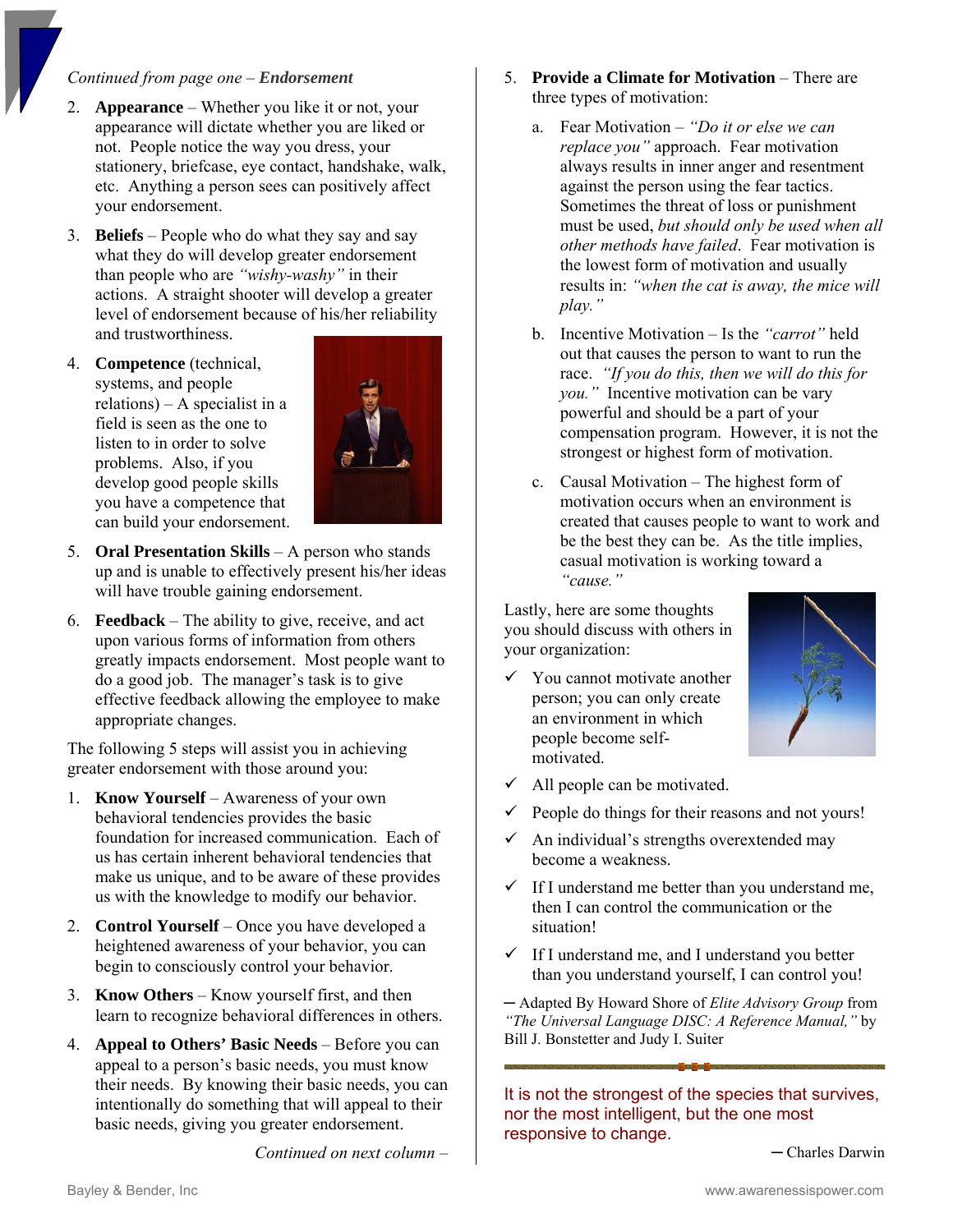#### *Continued from page one – Rewards*

Rewards can motivate and encourage employees to contribute to their own success and that of your business.



Now, we're not talking big-ticket items like a car or trip to some exotic locale. On the contrary, employees are often delighted with a range of rewards that can be provided at little or no cost. Most importantly, ensure your program fits the culture and image of your company.

#### **THE MOST EFFECTIVE REWARD AND RECOGNITION PROGRAMS HAVE FIVE ELEMENTS:**

- 1. **Achievable**: Set achievable standards. If it can't be accomplished, it becomes a de-motivator.
- 2. **Objective**: Tell employees exactly what it takes to achieve a reward or recognition.
- 3. **Sensible**: Include rewards that are logical motivators. If you are in your busy season, don't award additional time off if your schedule can't tolerate it for another six months.
- 4. **Timely**: Waiting too long to deliver a reward or recognition will lessen the impact.
- 5. **Useful**: If possible, measure and reward something that helps to produce useful business results.

#### **THERE ARE NO FIRM RULES ABOUT WHAT TO RECOGNIZE, BUT MANY PROGRAMS RECOGNIZE THE FOLLOWING:**

- Productivity/quality
- **Customer service**
- **Peer recognition**
- Superior performance or extraordinary achievement
- **Safety**
- **Length of service**

Remember, recognition and rewards need to be offered with sincerity and thoughtfulness. Recognizing employees is about giving thanks and credit where credit is due and making those employees feel valued and appreciated for a job well done.

─ Copyright © 2007 Tourism HR Society. All Rights Reserved. Republished under license. Permission granted by: NS Charney & Associates

# *US Facing Surplus of Hispanic Workers?*

he second largest contributor to Mexico's Gross Domestic Product is The second largest contributor to Mexico's Gross Domestic Product is the money sent back to families in the country from citizens who are working in other countries, particularly in the United States. That amount may soon surpass the revenue generated from Mexico's leading industry, oil. Labor, much of it unskilled or semi-skilled, is the country's most significant export.

A wide range of American employers use Hispanic workers as full-time, long-term employees, and as transient and temporary workers. Employers have found that these employees are most often dedicated and hard working.

*Continued on page four – Hispanic Workers*



#### **NEW PRODUCTS**

*Pillars of Success.* Don't miss this book! It's a Great Gift for your team, family, friends, or co-workers. Call Janine to order – 301-439-8317 or click on the image for more information!

### **PILLARS OF SUCCESS**

**It's no secret that success is something everyone wants. The process can be a mystery and**  *Pillars Of Success* **is a book all about revealing success secrets of several of the most prosperous people in business today.**

**Contributing author Pat Bender has an Awareness Is Power® process.**  *"The more aware you are,"* **she says,** *"the more aware you'll become."*

**You will learn what Pat says are three important things leaders and successful people have in common.**

**CLICK ON THE IMAGE FOR MORE DETAILS AND TO GET YOUR COPY TODAY!!** 



Don't miss next month's issue. **Subscribe now!** 

### **AWARENESS IS POWER®** *Insights for Business*

2024 Powder Mill Rd Silver Spring, MD 20903 Tel: 301-439-8317

E-mail: aip@awarenessispower.com

Visit Our Web Site at: www.awarenessispower.com

12 Issues For Only \$97